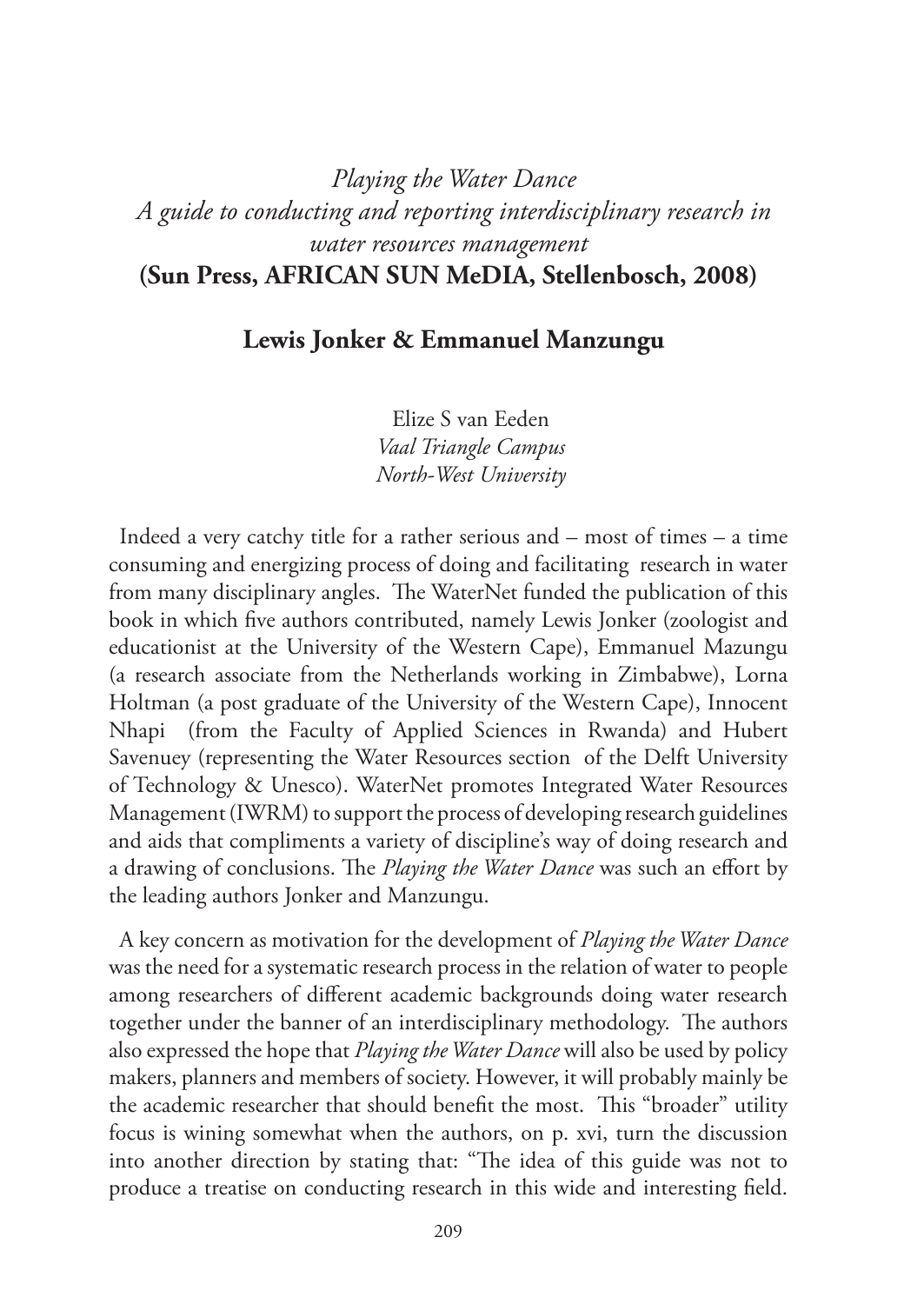Rather the guide provides important hints on how to undertake research". The "how" in so far then as research in water focused themes is concerned as viewed from an interdisciplinary angle becomes a second priority in the publication. Therefore most Chapters of Parts 1, 2 and 3 (accept for Chapters 4 and 7) can be seen as familiar texts to every post graduate student in all institutions dealing with research.

Two key differences that distinguishes this "guide" from the ordinary post graduate research guide are the easy going way in which it is written and secondly the more expansive and valuable Chapter 4 that explicitly focuses on important aspects of dealing with water as an interdisciplinary research theme in the field. However, the authors fail to be more specific about "interdisciplinary" other than the short section 1.4 in which the interdisciplinary approach is boosted. Critique is expressed by the authors against past "interdisciplinary" and "multidisciplinary" studies because these works express a so-called lack of understanding of the "intricacies involved in relation to how people use water". Young researchers finding their way into interdisciplinary research and representing different disciplines and pre graduate training would certainly want to know how their discipline could contribute to *Playing the Water Dance*. Obviously it can become a daunting task to describe research possibilities in a specific theme such as water in all disciplines. An effort to acknowledge the variety and to describe their key utility worth within a theme such as water could provide a solid backing for a continuation of this discussion guide on how to deal with interdisciplinary research. Also the constraints between all disciplines regarding an accepted methodology, and an accommodation of methodology not familiar to your research repertoire as challenges, should be taken note of. A lack thereof are part and parcel of the reasons why some past "interdisciplinary efforts" have failed.

In Chapter 1 of *Playing the Water Dance* the interdisciplinary possibility is totally absent. It rather reflects well-known current trends in all disciplines, namely a focus on research in eg water based themes with a subject focus angle. It does not provide guidelines for that specific interdisciplinary touch to a theme. To not devote some sufficient space to some theory, and an impression on concepts and the theory of interdisciplinary research (according to the author's statement on p. 9), do not suffice. This "guideline" or "reader" is precisely the correct platform for just doing that rather than going into detail into basic content that most post graduate researchers are perhaps familiar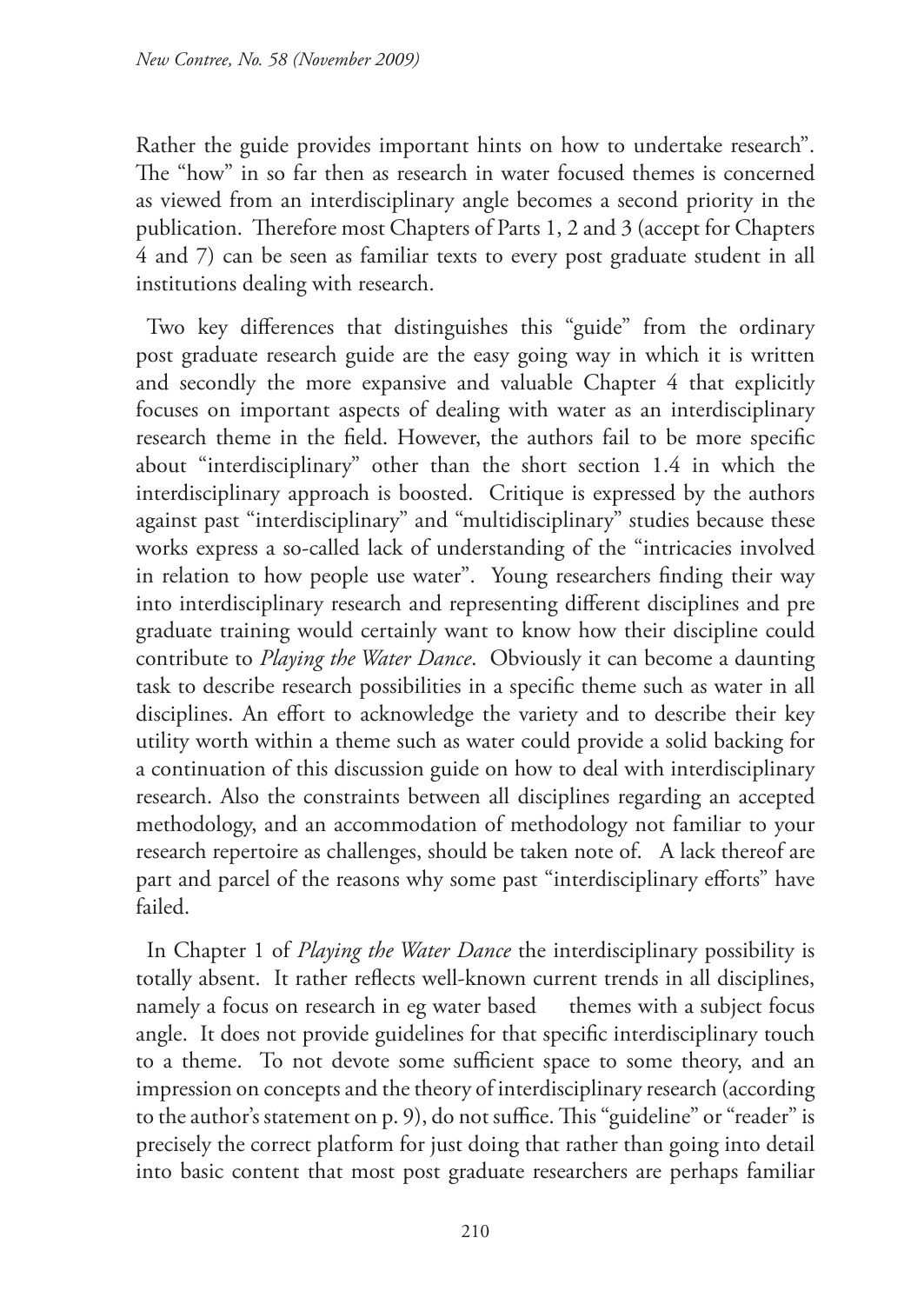with when writing a research proposal.

If "better research practice in institutionalizing interdisciplinary research", according to *Playing the Water Dance*, is to be the focus (p. xvi) "to be developed fully"(p.8) , then theory and practice must be equally valued in a publication of this nature. It simply is not possible to understand and apply the one without the other. As a result the following questions, as examples of questions by young post graduate researchers and their promoters/facilitators on Chapters 2 to 6 may be expected because of vague and incomplete explanations or/and information:

- How do I develop a notion of interdisciplinary consideration into my research proposal. As it stands in the publication it reflects the subject only;
- Why do you call a topic "interdisciplinary research" but states that "Interdisciplinary research does not mean that all disciplines need to be included"?(p.8). Does it mean a few can be included or nothing at all when you deal with a theme outside the boundaries of your subject but at least focus on people??
- The methodology of all disciplines/major science groupings in certain Faculty boundaries don't appear in Chapter 4. Neither in Chapter 3 (p. 28 top as example), nor as a possibility of a newly created combined design that may fit all shoes doing interdisciplinary research on the same theme but from various angles. The problem reflects itself in Chapters 4 and 5 where methodology applications only relate to some disciplines. The question then is how do you go about with research content that for example deals with the human side in research themes or deals with trends and historical events rather than models and theories (compare for example Section 5.6)?

To have insight in a "problem related water issue" is not going to be solved by existing and new theory only but rather through an efficient methodological approach accepted by all faculties to marry research on for example a specific topic in an integrated way. Whether the authors regard is as feasible or not, it was and is necessary to guide researchers through the methodology by providing some fundamental background on exactly what is perceived by "Interdisciplinary" and how/why it can (is said to be able to) accommodate all disciplines in the research design structure. Especially those in the Historical and Human Sciences. After all is said and done with, it *Playing the Water*